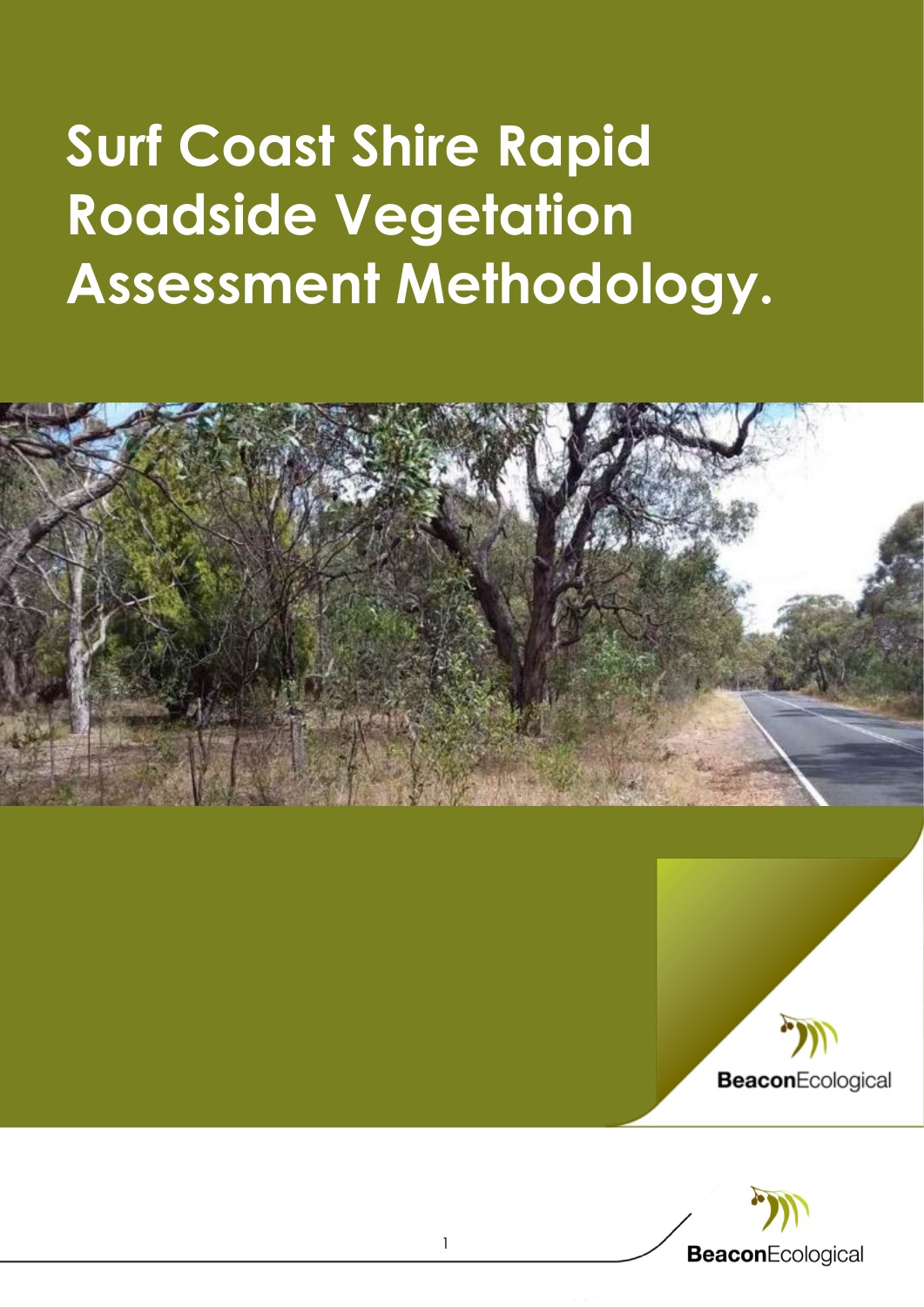# <span id="page-1-0"></span>**TABLE OF CONTENTS**

Version: DRAFT V1 22 April 2020

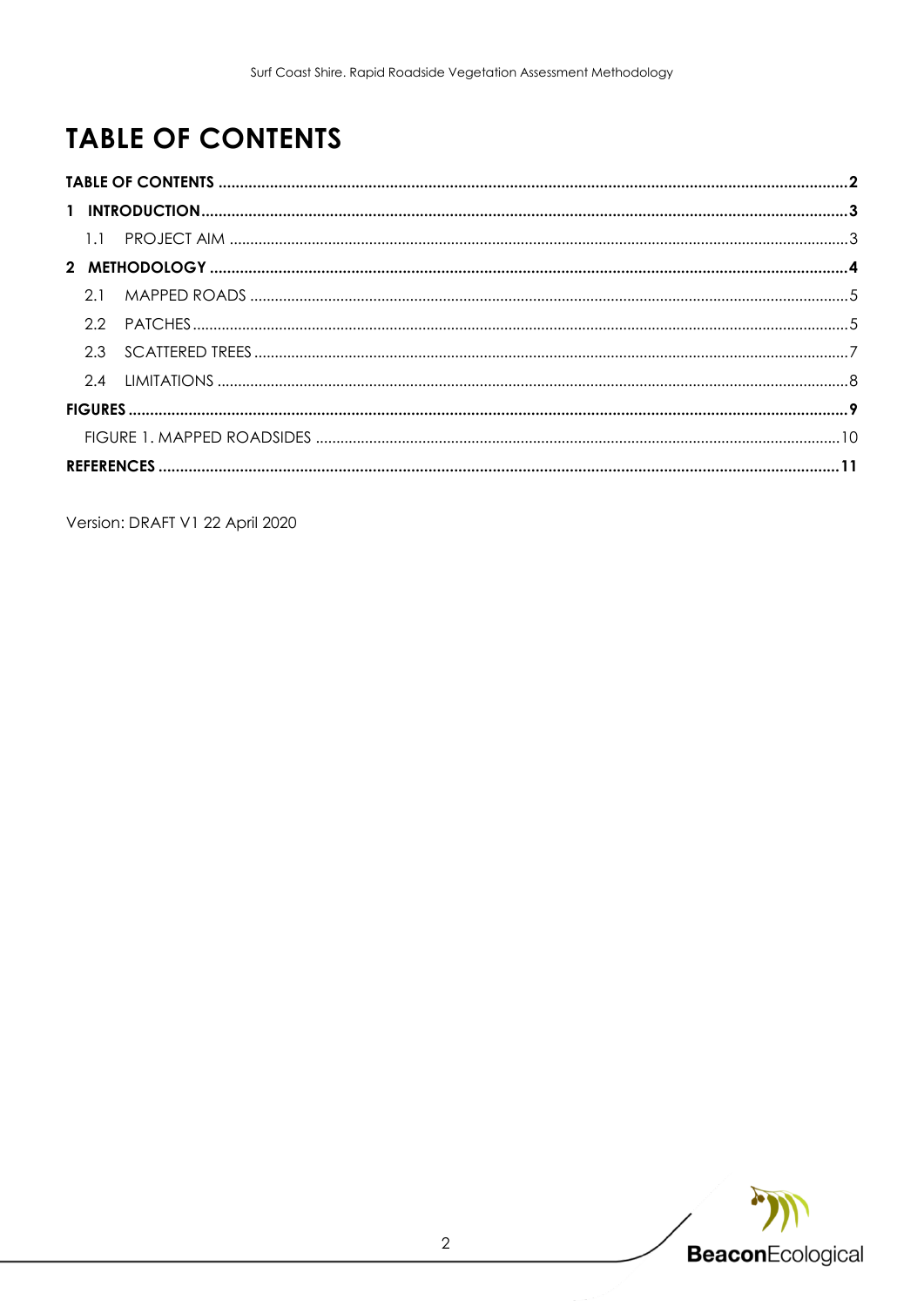# <span id="page-2-0"></span>**1 INTRODUCTION**

Roadsides often contain native vegetation that contributes to Victoria's biodiversity. Within some areas of the Surf Coast Shire, native vegetation within the road network may be the only native vegetation remaining in the landscape, providing connection between fragmented and otherwise isolated patches of native vegetation. In some cases, native vegetation within roadsides is considered critical habitat for the survival of threatened flora and fauna (DELWP 2018).

The Surf Coast Shire recognises the importance of these environmental values on roadsides in its *Rural Roadside Management Vision:* 

*To effectively and co-operatively manage a network of road reserves by incorporating the values of different user groups, integrating fire prevention, flora and fauna diversity, safety & cultural/heritage values and recognising that the function of roads is to provide access and transportation across the landscape.*

In 1997, the Surf Coast Shire commissioned a mapping project and subsequent production of *Remnant Roadside Vegetation of the Surf Coast Shire* (Moulton, Trengove and Clark 1997) to assist with the management of ecological values on roadsides. *Remnant Roadside Vegetation of the Surf Coast Shire*  (Moulton, Trengove and Clark 1997) split roadsides into sections with short descriptions and species lists to describe vegetation. Sections were also assigned a conservation rating of Low, Medium or High based on points assigned to various categories including *Roadside Width, Fauna Habitat, Regeneration, Wildlife Corridor, Weed Cover, Site Disturbance and Rare Species.* 

In 2018 this mapping was reviewed, and an updated methodology developed which included the mapping of ecological values and production of a GIS layer to be shared on Surf Coast Shire mapping systems as detailed in this document.

### <span id="page-2-1"></span>**1.1 PROJECT AIM**

The key outcome of the project is to provide guidance to Surf Coast Shire staff on the potential planning and statutory requirements that may arise from works on roadside reserves. As such the assessment methodology and has been designed with this in mind.

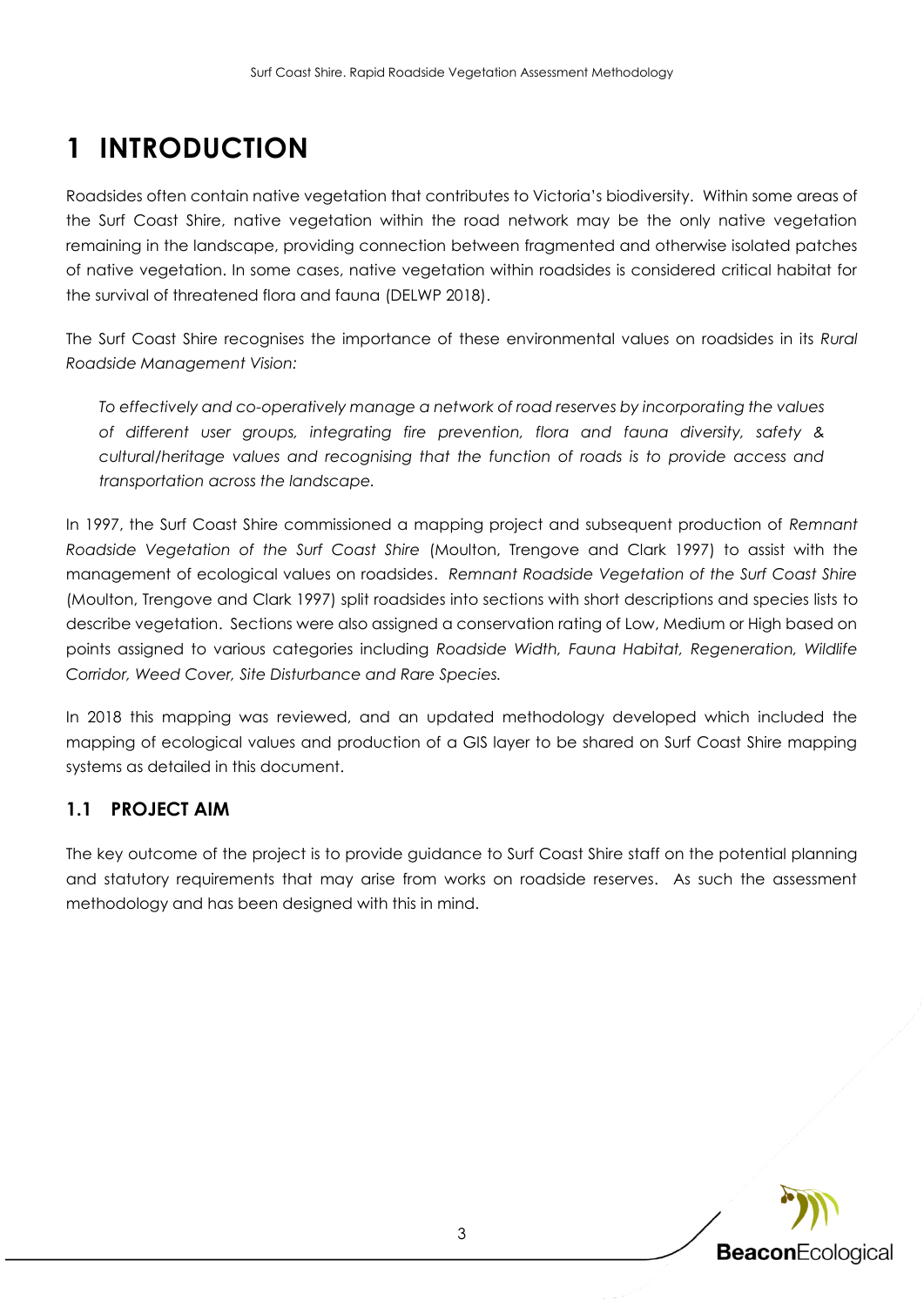# <span id="page-3-0"></span>**2 METHODOLOGY**

All roads were assessed during 2019 and early 2020. Assessments within the Victorian Volcanic Plain was undertaken in November (Spring) prior to any roadside slashing to enable effective assessment of grassland communities. Native vegetation was mapped when it met the definitions of *remnant patch* or *scattered tree* as defined below as per the *Guidelines for the removal, destruction or lopping of native vegetation* (DELWP 2017):

#### *Patch*

A patch of native vegetation is:

- An area of vegetation where at least 25 per cent of the total perennial understorey plant cover is native, or
- Any area with three or more native canopy trees where the drip line of each tree touches the drip line of at least one other tree, forming a continuous canopy.

#### *Scattered tree*

A scattered tree is:

A native canopy tree that does not form part of a patch.

Mapping was undertaken using a tablet and an app called Konect. Native vegetation was mapped as polygons (remnant patches) and points (scattered trees) (Image 1). The date of collection was also noted.



**Image 1.** Screenshot of Konect

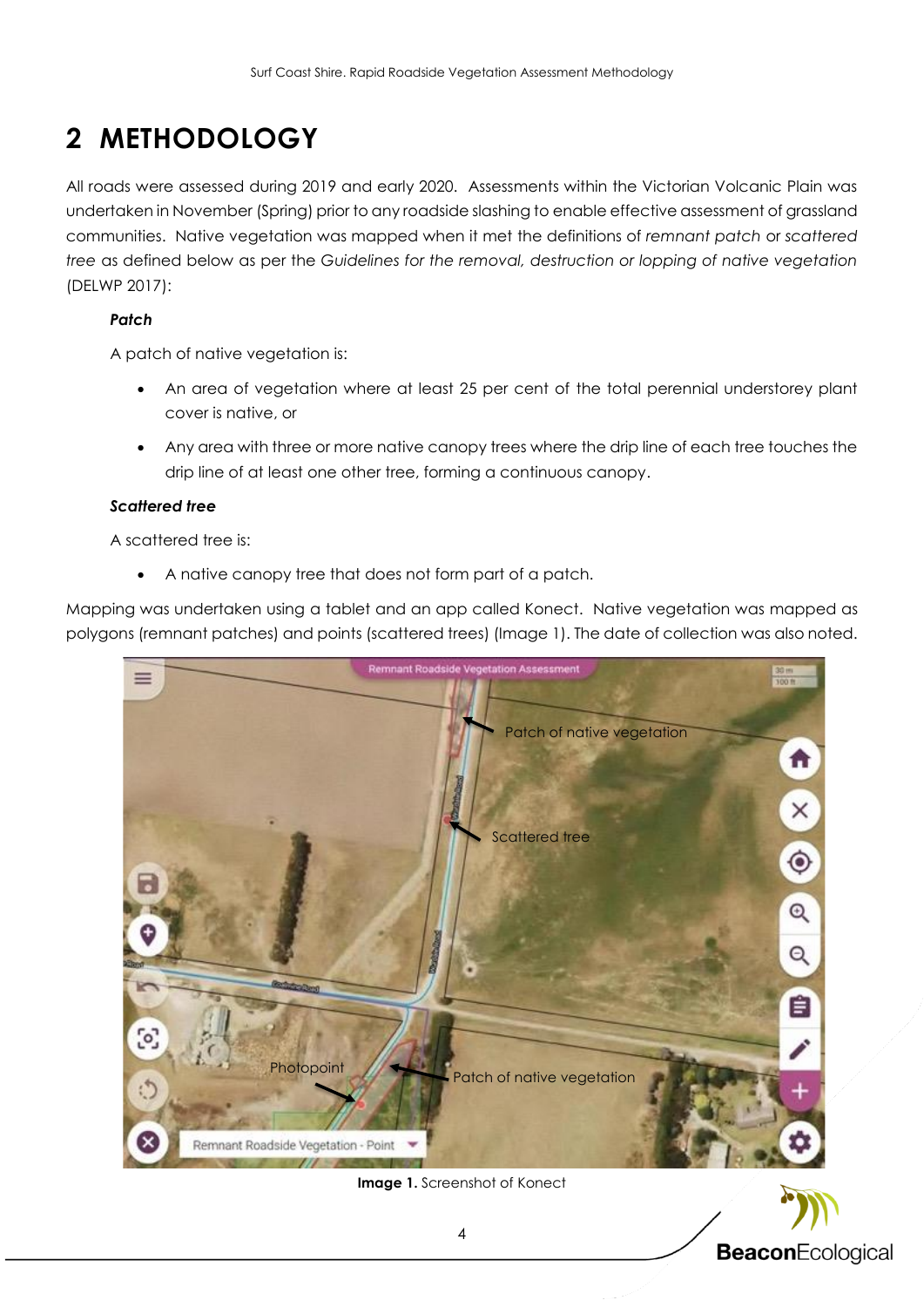### <span id="page-4-0"></span>**2.1 MAPPED ROADS**

All roads within the Surf Coast Shire were mapped as per Figure 1 except when the following applied:

- VicRoads managed roads.
- Parks Victoria managed roads.
- Residential areas where the speed limit is less than 80 kilometres an hour.

## <span id="page-4-1"></span>**2.2 PATCHES**

**Polygons:** Polygons were mapped to the edge of native vegetation as best as possible. In some instances, long areas of mapped vegetation with occasional crossovers were mapped as one polygon across crossovers. Also, large areas of relatively intact vegetation were sometimes mapped as one polygon across both roadsides. Polygons have been drawn as best as possible taking in to account the zoom limits of the app and stumpy fingers of the assessor.

*Conservation Status:* Patches were assigned a Conservation Status based on the following criteria:

- *Very High:* Polygon supports habitat for nationally significant species or communities. A planning permit with offsets and a referral under the *Environment Protection and Biodiversity Conservation Act 1999* is likely required for any works occurring in these areas.
- *High:* Polygon supports relatively intact native vegetation. A planning permit and offsets is likely required for any works occurring in this area.
- *Medium:* Polygon supports modified vegetation with greater than 25% cover of native vegetation. One or more structural components are likely to be modified or absent. A planning permit and offsets is likely required for any works occurring in this area.
- *Low:* Area supports degraded vegetation with less than 25% vegetative cover of native species. A planning permit may be required for any works occurring in this area, however offsets are unlikely.

*Species Lists:* A species list was recorded for all mapped patches of vegetation. Plant taxonomy follows the Victorian Biodiversity Atlas (VBA) (DELWP 2020). Species lists were generally recorded from the vehicle with occasional short walks. Species lists provide a general list of species in patches and are not considered exhaustive. Note that species lists may be assigned to multiple patches of vegetation which have similar species composition, however not all species may be in all patches with the same species list.

**Photos:** Photos were taken periodically and assigned to the nearest polygon if available. Photos were generally taken when there was a change in vegetation type or quality.

**Descriptors:** Patches of vegetation were also assigned descriptors as detailed below. Note that a modified description for trees and shrubs has been taken from the Vegetation Quality Assessment:

 Trees: Woody plants greater than five metres in height (This can include canopy and non-canopy species).

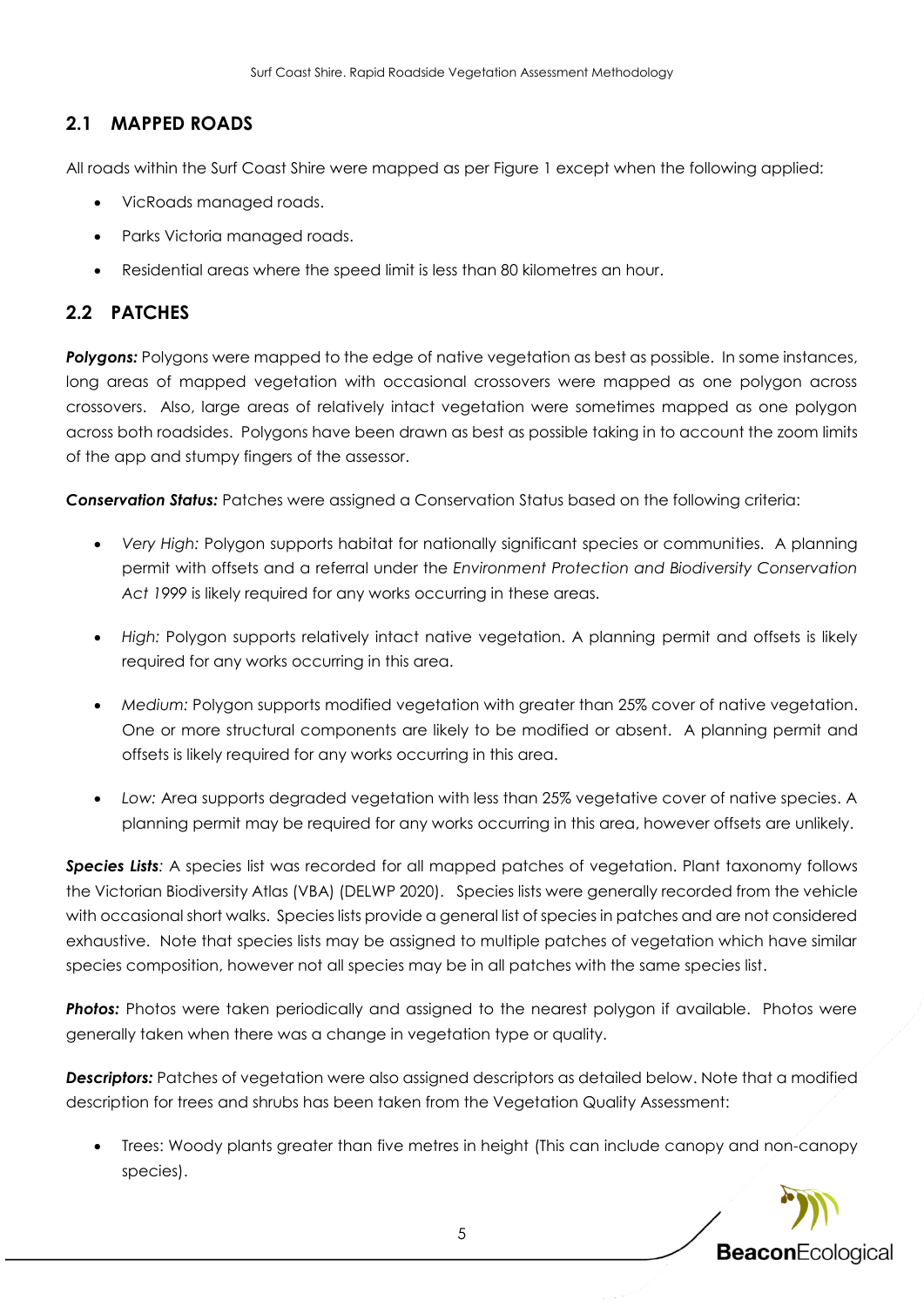- Shrubs: Woody plants between one metre and five metres in height.
- Groundcover Species: Vegetation less than one metre in height.

#### *Structure*

- *Relatively intact structure:* Vegetation supports greater than 10% cover of each life form of Trees, shrubs and groundcover species.
- *Native species mostly trees only:* An overstorey of native trees is present over a generally absent shrub and groundcover layer (Less than 10% vegetative cover for each).
- *Trees absent (native species mostly shrubs and ground cover):* Less than 10% cover of trees over a cover of shrubs and groundcover species.
- *Trees and shrubs absent (Native species mostly ground cover):* Vegetation is dominated by ground cover species. Cover of trees and shrubs is generally less than 10%.
- *Native shrubs present only:* Typically, a dense cover of native shrubs with less than 10% cover of understorey species. Emergent trees may be present but typically with a cover of less than 10%.
- *Native trees with a slashed understorey:* Native trees are present with the understorey generally slashed and shrub layer generally absent or reduced.

#### *Overstorey*

Overstorey referred to Eucalypts and Allocasuarina species only. If these species were absent then *No eucalypt cover* was selected. Cover of trees such as Blackwood *Acacia melanoxylon* and Black Wattle *Acacia mearnsii* were not considered overstorey.

- *Good health overstorey cover:* Canopy trees are generally in good health with a healthy cover of leaves present.
- *Moderate health overstorey cover:* Canopy trees displaying some signs (30% to 70%) of missing leaves and leaves present with some signs of disease or decline.
- *Poor health overstorey cover:* Canopy trees have greater than 30 % cover of leaves missing and leaves present often have signs of disease or decline.
- *Tree cover pruned for powerlines:* Trees have been pruned for overhead powerlines.
- *No overstorey cover:* Cover of overstorey species is effectively absent.

#### *Shrubs*

- Scattered shrub layer <50% cover: Greater than 50% vegetative cover of native shrubs.
- Dense shrub layer >50% cover: Less than 50% cover of native shrubs.

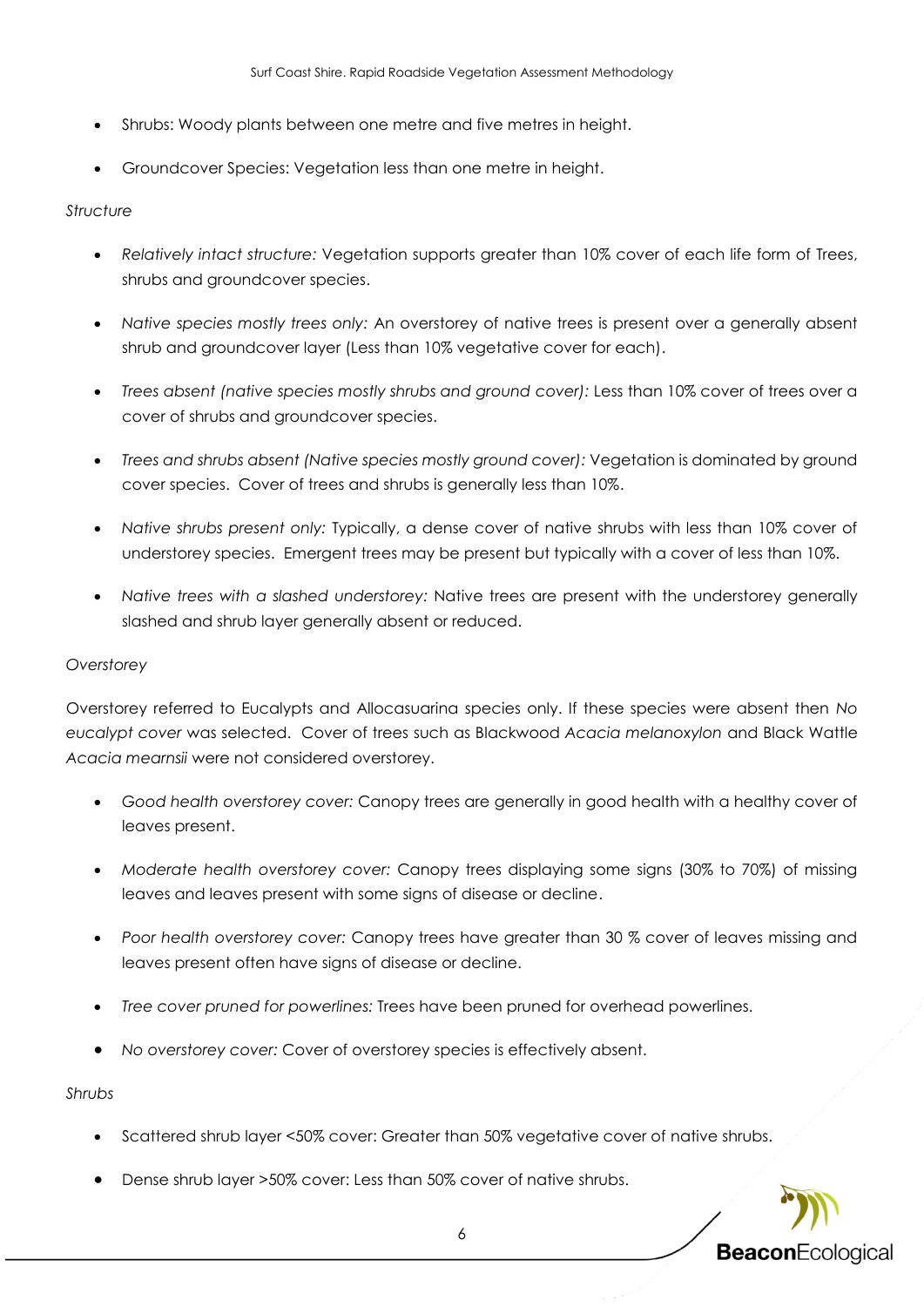#### *Understorey*

Understory diversity indicates the number of species observed within a 30 metre stretch of roadside. Note that some polygon species lists may have a high number of groundcover species recorded but still have a low diversity as the polygon maybe be large and dominated by one or two species with additional species scattered throughout roadside or the composition changes gradually but with generally maintaining low diversity.

- Diverse understorey Greater than 15 understorey species present.
- Moderately diverse understorey 5 to 15 understorey species present
- Low diverse understorey < 5 understorey species
- Natives absent: Native absent selected when there is less than 1% cover of native species. In some instances native understory may not be selected as part of the *Structure* description but scattered native plants may still be present.
- Semi aquatic native species within low lying areas (includes drainage lines)

#### *Weed Description Statement*

- Negligible weed cover <1%
- Low weed cover 1-10%
- Moderate Weed Cover 11-50%
- Understorey dominated by weed cover >50%

*Ecological Vegetation Class (EVC)*

The EVC that best characterises the mapped vegetation was assigned to the polygon.

### <span id="page-6-0"></span>**2.3 SCATTERED TREES**

**Point Data:** Scattered trees were mapped as point data with the health of the tree assigned as per the descriptions below. The tree species was also noted.

- *Healthy:* Canopy trees are generally in good health with a healthy cover of leaves present.
- *Moderate:* Canopy trees displaying some signs (30% to 70%) of missing leaves and leaves present with some signs of disease or decline.
- *Poor:* Canopy trees have greater than 30 % cover of leaves missing and leaves present often have signs of disease or decline.

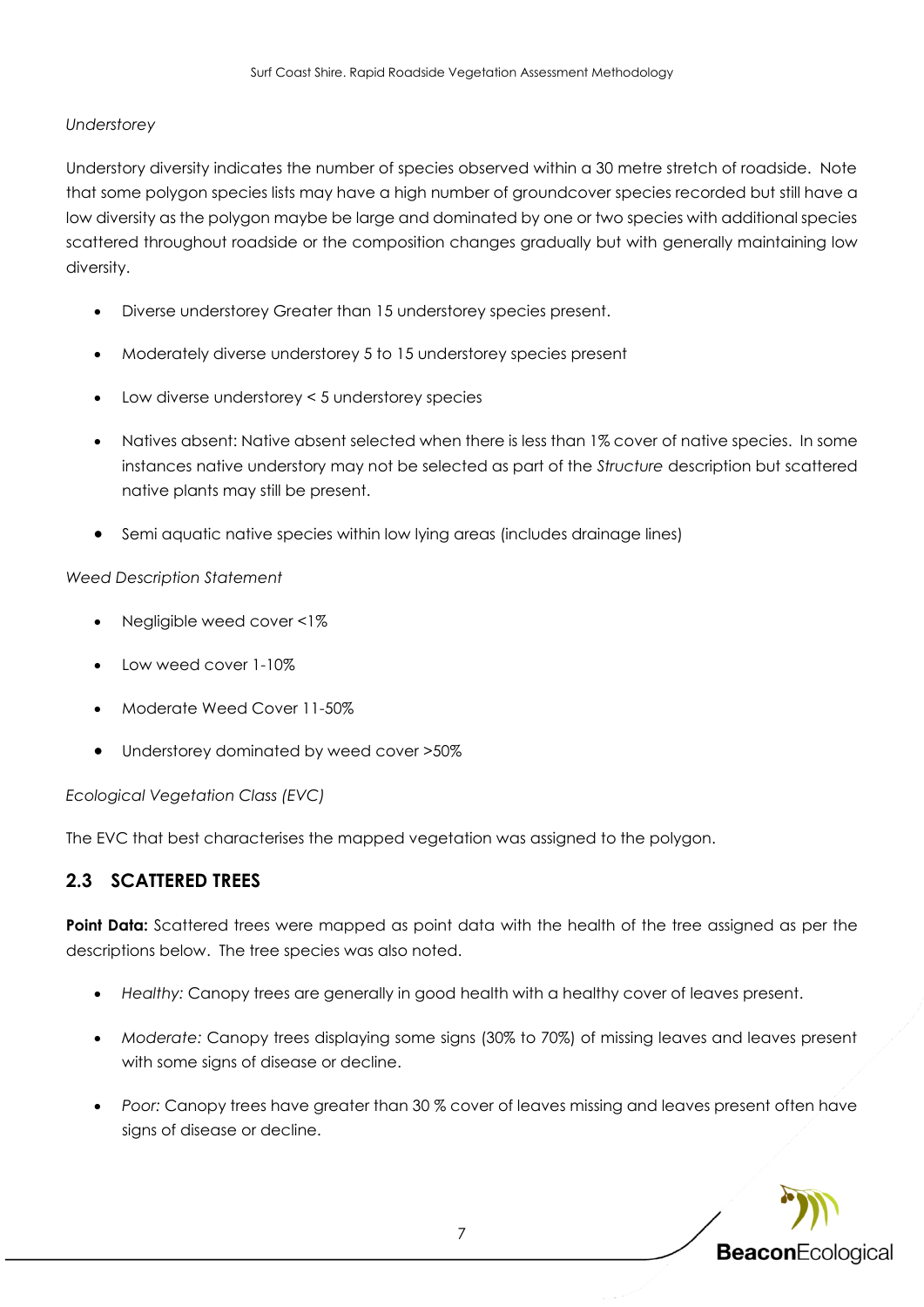*Dead:* Only dead trees with a diameter at breast height of greater than 40 centimetres were mapped.

### <span id="page-7-0"></span>**2.4 LIMITATIONS**

The majority of vegetation was mapped while driving a vehicle slowly and walking small areas of roadside. As such, some vegetation, particularly patches of native grassland may not be mapped. Note that patches of Austral Bracken *Pteridium esculentum* were not mapped as this vegetation type can typically be considered exempt in *Clause 52.17-7 Table of exemptions: Regrowth*

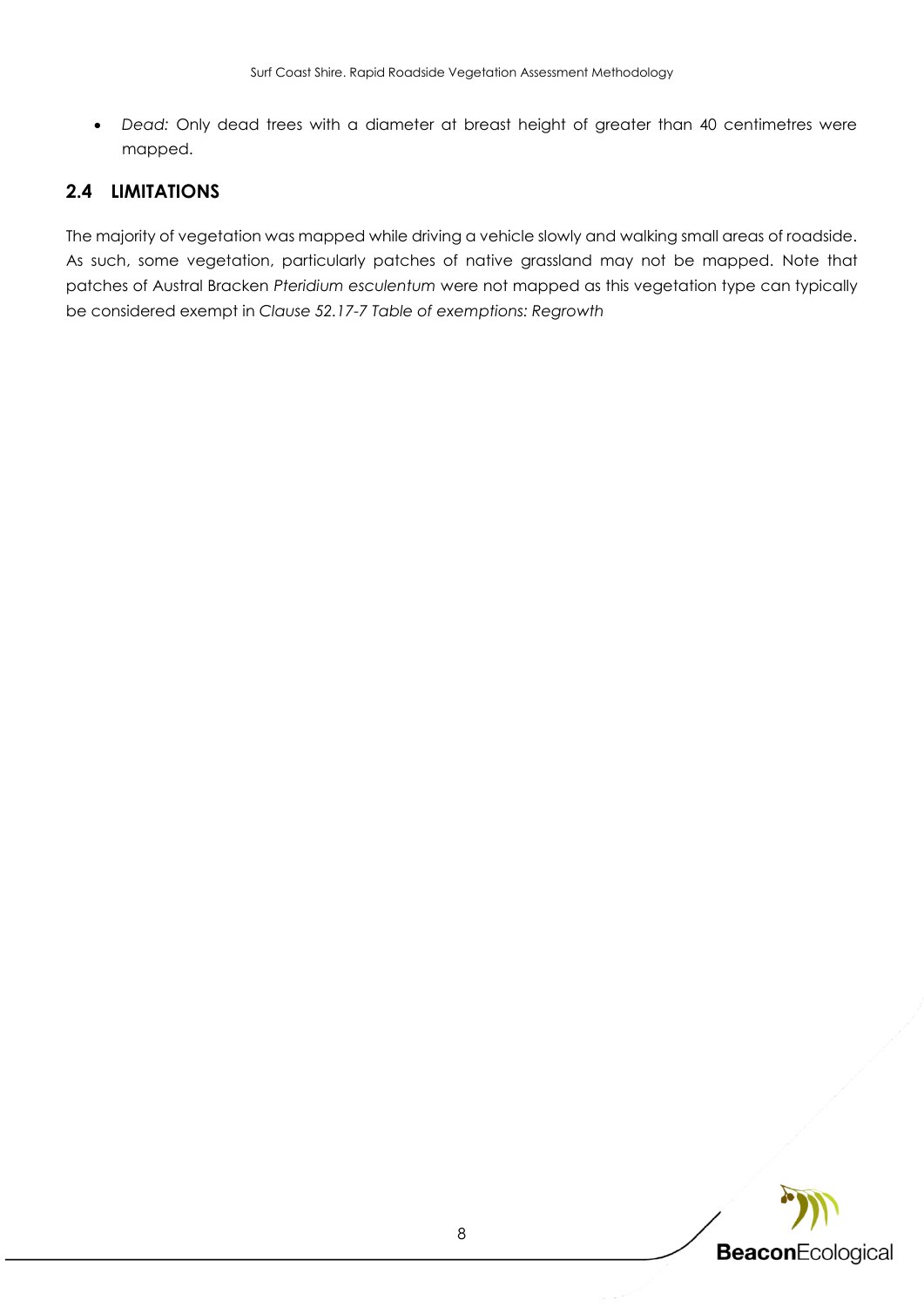# <span id="page-8-0"></span>**FIGURES**

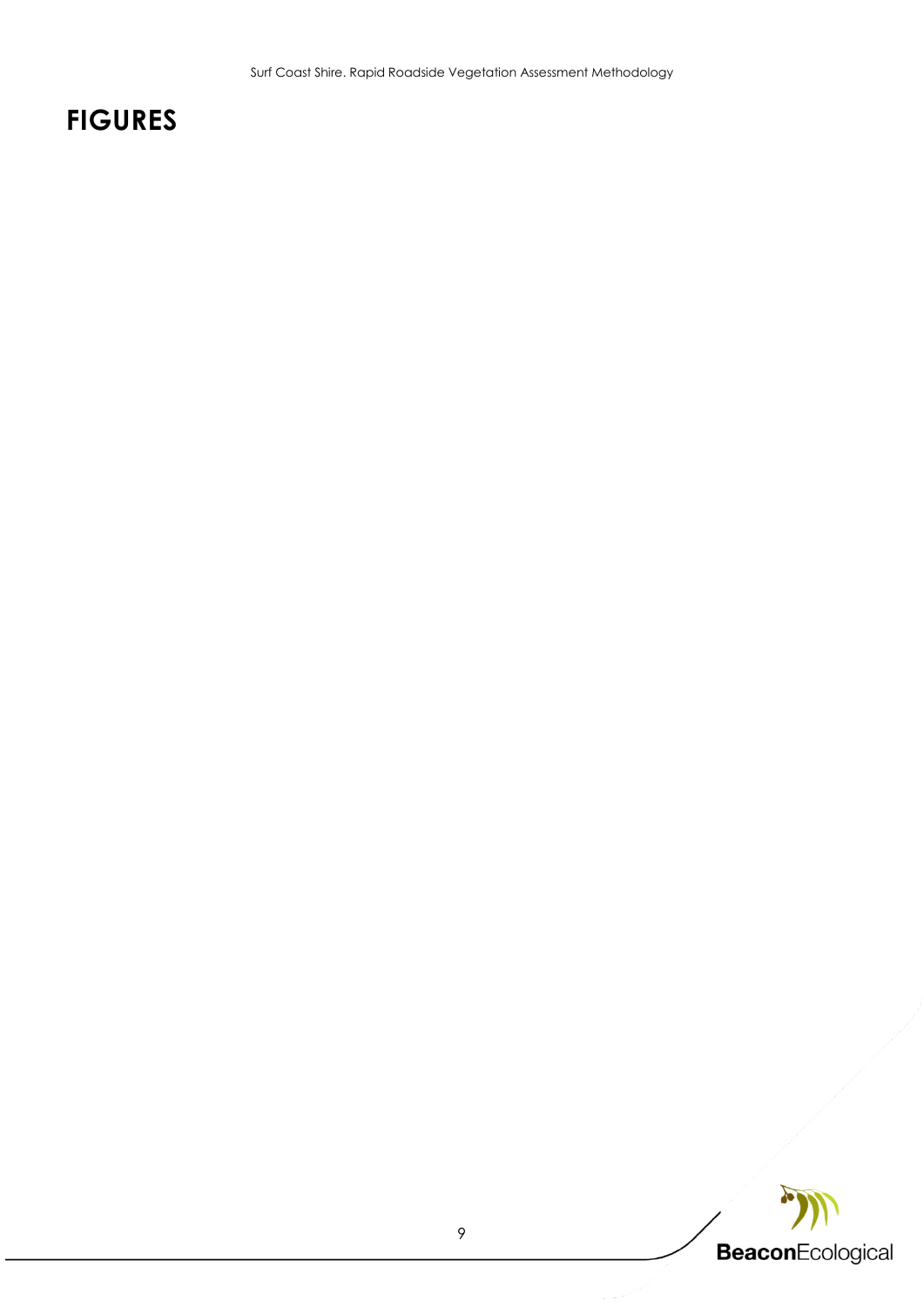### <span id="page-9-0"></span>**FIGURE 1. MAPPED ROADSIDES**

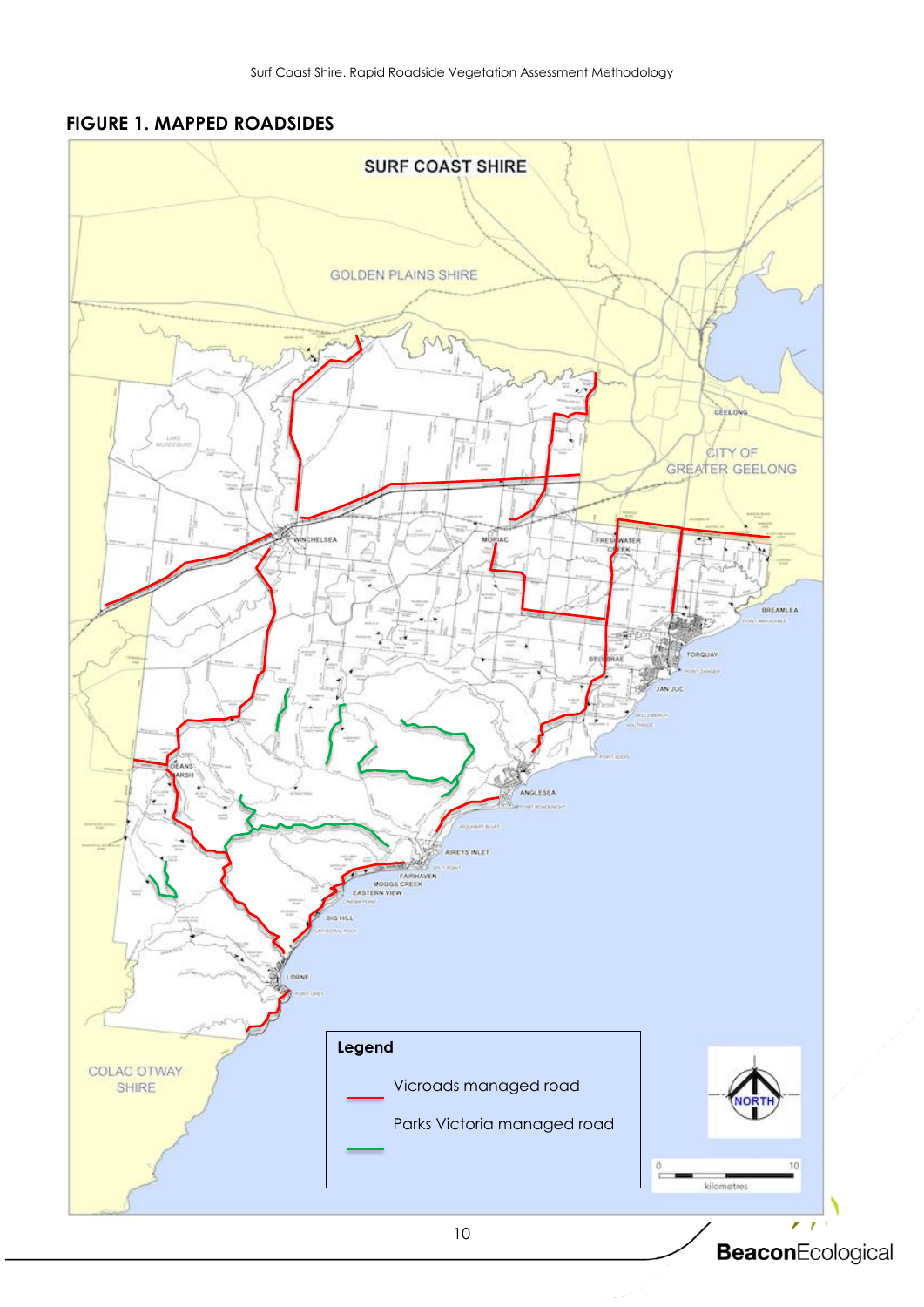# <span id="page-10-0"></span>**REFERENCES**

- DELWP 2018. *Procedure to rely on the Road safety exemption in planning schemes.* Published by the Department of Environment, Land, Water and Planning.
- DELWP 2020. *Victorian Biodiversity Atlas.*  [www.vba.dse.vic.gov.au.](http://www.vba.dse.vic.gov.au/)
- DSE 2004. *Native vegetation: sustaining a living landscape. Vegetation Quality Assessment Manual – Guidelines for applying the habitat hectares scoring method Version 1.3.* Published by the Department of Sustainability and Environment.
- Moulton, Trengove and Clark 1997. *Remnant Roadside Vegetation of the Surf Coast Shire.*  Unpublished report for the Surf Coast Shire